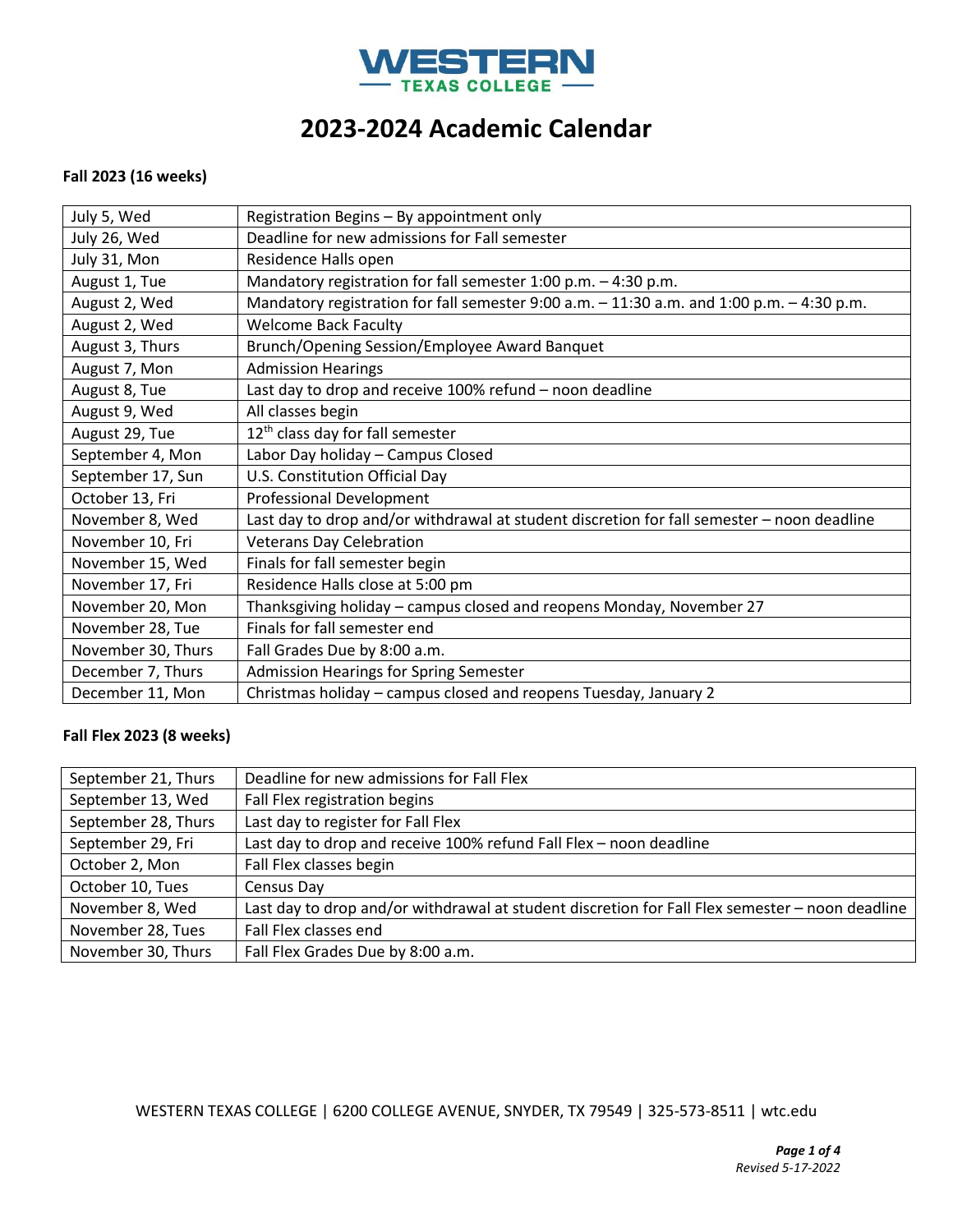

### **Mid-Winter 2023-2024 (5 weeks)**

| November 16, Thurs | Deadline for new admissions for Mid-Winter                              |
|--------------------|-------------------------------------------------------------------------|
| October 23, Mon    | Mid-Winter registration begins                                          |
| December 1, Fri    | Last day to register for Mid-Winter                                     |
| December 4, Mon    | Last day to drop and receive 100% refund for Mid-Winter - noon deadline |
| December 5, Tue    | Mid-Winter classes begin                                                |
| December 8, Fri    | Census Date                                                             |
| January 2, Tue     | Last day to drop and/or withdraw at student discretion - noon deadline  |
| January 4, Thurs   | Mid-Winter classes end                                                  |
| January 5, Fri     | Mid-Winter Grades Due by 8:00 am                                        |

#### **Spring 2024 (16 weeks)**

| November 8, Wed  | Pre-registration for spring 2023 semester begins                                           |
|------------------|--------------------------------------------------------------------------------------------|
| January 2, Tue   | Campus Opens - Welcome Back Faculty and Staff                                              |
| January 2, Tue   | Deadline for new admissions for spring semester                                            |
| January 4, Thurs | In-service begins - Opening Session                                                        |
| January 5, Fri   | Residence Halls open                                                                       |
| January 8, Mon   | Mandatory registration for spring semester $-1:00$ pm to 4:30 pm                           |
| January 9, Tue   | Mandatory registration for spring semester $-1:00$ pm to 4:30 pm                           |
| January 9, Tue   | Last day to drop and receive 100% refund for spring - noon deadline                        |
| January 10, Wed  | All classes begin                                                                          |
| January 15, Mon  | Martin Luther King holiday - campus closed                                                 |
| January 31, Wed  | 12 <sup>th</sup> Class Day for spring semester                                             |
| March 1, Fri     | Texas Girls in STEM Day                                                                    |
| March 15, Fri    | Residence Halls close                                                                      |
| March 18, Mon    | Spring Break - campus closed through Friday, March 22                                      |
| March 24, Sun    | Residence Halls open                                                                       |
| March 25, Mon    | Classes resume                                                                             |
| March 29, Fri    | Good Friday holiday - Campus Closed                                                        |
| April 1, Mon     | Easter Monday holiday - Campus Closed                                                      |
| April 12, Fri    | Pre-registration for fall semester 2023 - Walk Through 1:00 pm-3:30 pm                     |
| April 19, Fri    | Last day to drop and/or withdraw at student discretion for spring semester - noon deadline |
| April 26, Fri    | Finals for spring semester begin                                                           |
| April 29, Mon    | Campus Begins 4-Day Workweek                                                               |
| May 1, Wed       | Finals for spring semester end                                                             |
| May 2, Thurs     | Commencement 10:00 am at the Coliseum                                                      |
| May 2, Thurs     | Residence halls close at noon                                                              |
| May 2, Thurs     | Faculty/Staff Professional development                                                     |
| May 6, Mon       | Faculty/Staff Professional development                                                     |
| May 6, Mon       | Spring Grades Due by 8:00 am                                                               |
| May 7, Tues      | Faculty/Staff Professional development                                                     |
|                  |                                                                                            |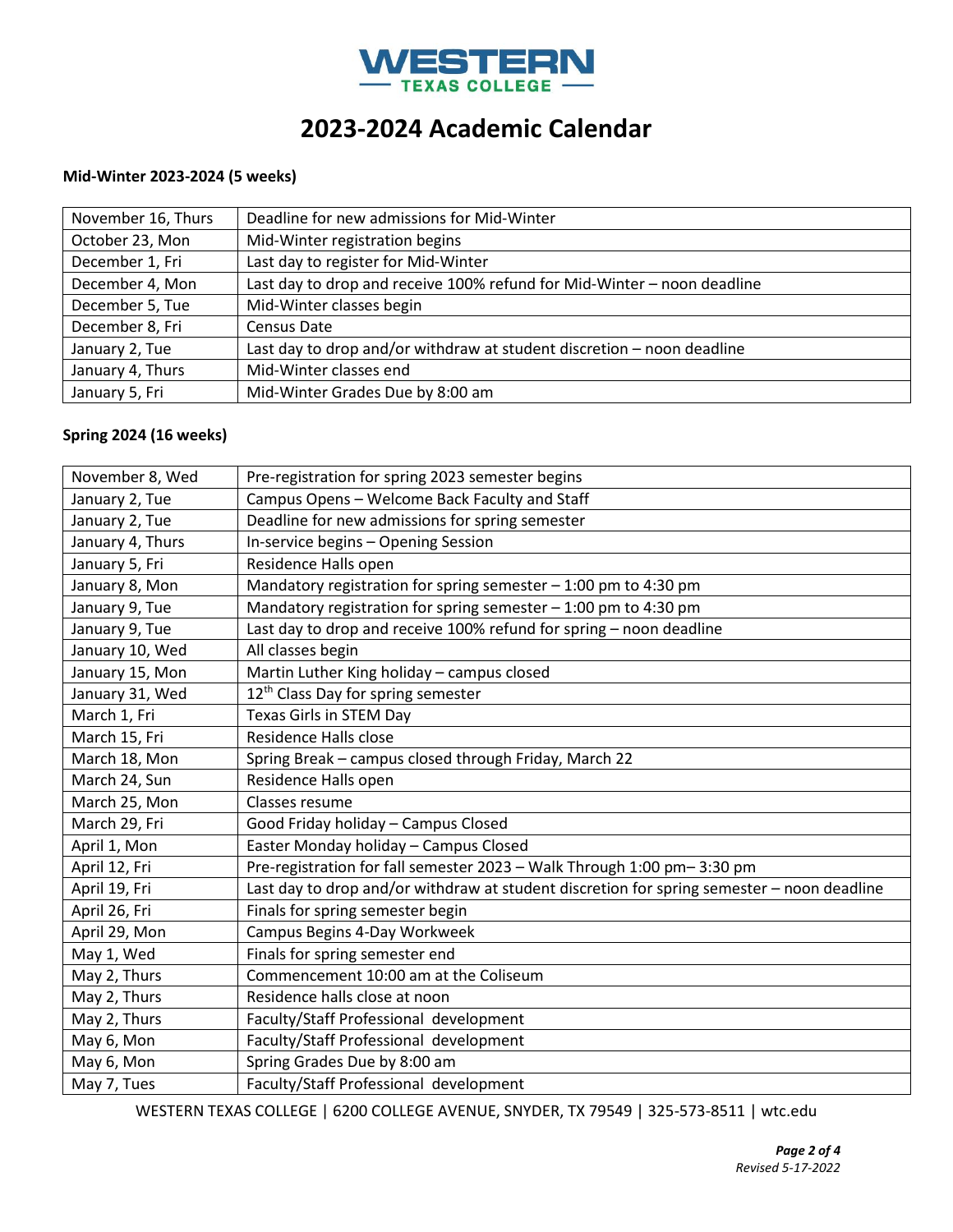

### **Spring Opportunity Session 2024 (8 weeks)**

| February 19, Mon   | Deadline for new admissions for Spring Opportunity Session                              |
|--------------------|-----------------------------------------------------------------------------------------|
| February 12, Mon   | Registration for Spring Opportunity Session                                             |
| February 26, Mon   | Last day to register for Spring Opportunity Session                                     |
| February 29, Thurs | Last day to drop and receive 100% refund for Spring Opportunity Session - noon deadline |
| March 4, Mon       | Spring Opportunity Session classes begin                                                |
| March 12, Tue      | Census Date                                                                             |
| March 18, Mon      | Spring Break - Campus Closed through Friday, March 22                                   |
| April 19, Fri      | Last day to drop and/or withdrawal at student discretion - noon deadline                |
| April 26, Fri      | Finals for Spring Opportunity Session begin                                             |
| May 1, Wed         | Finals for Spring Opportunity Session end                                               |
| May 6, Mon         | Spring Opportunity Session Grades Due by 8:00 am                                        |

### **Maymester 2024 (3 weeks)**

| April 2, Tue  | <b>Registration for Maymester</b>                                      |
|---------------|------------------------------------------------------------------------|
| April 22, Mon | Deadline for new admissions for Maymester                              |
| April 29, Mon | Last day to register for Maymester                                     |
| May 6, Mon    | Last day to drop and receive 100% refund for Maymester - noon deadline |
| May 7, Tue    | Maymester classes begin                                                |
| May 8, Wed    | Census Date                                                            |
| May 20, Mon   | Last day to drop and/or withdraw at student discretion - noon deadline |
| May 24, Fri   | Maymester classes end                                                  |
| May 27, Mon   | Memorial Day - Campus Closed                                           |
| May 28, Tue   | Maymester Grades Due by 8:00 am                                        |

### **1 st Summer Session (May 28, 2024 – July 1, 2024; 6 weeks)**

| April 2, Tue  | Registration for 1 <sup>st</sup> summer session                                                 |
|---------------|-------------------------------------------------------------------------------------------------|
| May 13, Mon   | Deadline for new admissions for 1 <sup>st</sup> summer session                                  |
| May 20, Mon   | Last day to register for $1st$ summer session                                                   |
| May 23, Thurs | Last day to drop and receive 100% refund for $1st$ summer session – noon deadline               |
| May 27, Mon   | Memorial Day holiday - Campus Closed                                                            |
| May 28, Tue   | Classes begin for 1 <sup>st</sup> Summer Session                                                |
| June 3, Mon   | Census Date                                                                                     |
| June 24, Mon  | Last day to drop and/or withdraw at student discretion for $1st$ summer session – noon deadline |
| July 1, Mon   | Finals and end of 1 <sup>st</sup> summer session                                                |
| July 2, Tue   | 1 <sup>st</sup> Summer Session Grades Due by 8:00 am                                            |
| July 4, Thurs | Independence Day Holiday - Campus Closed                                                        |